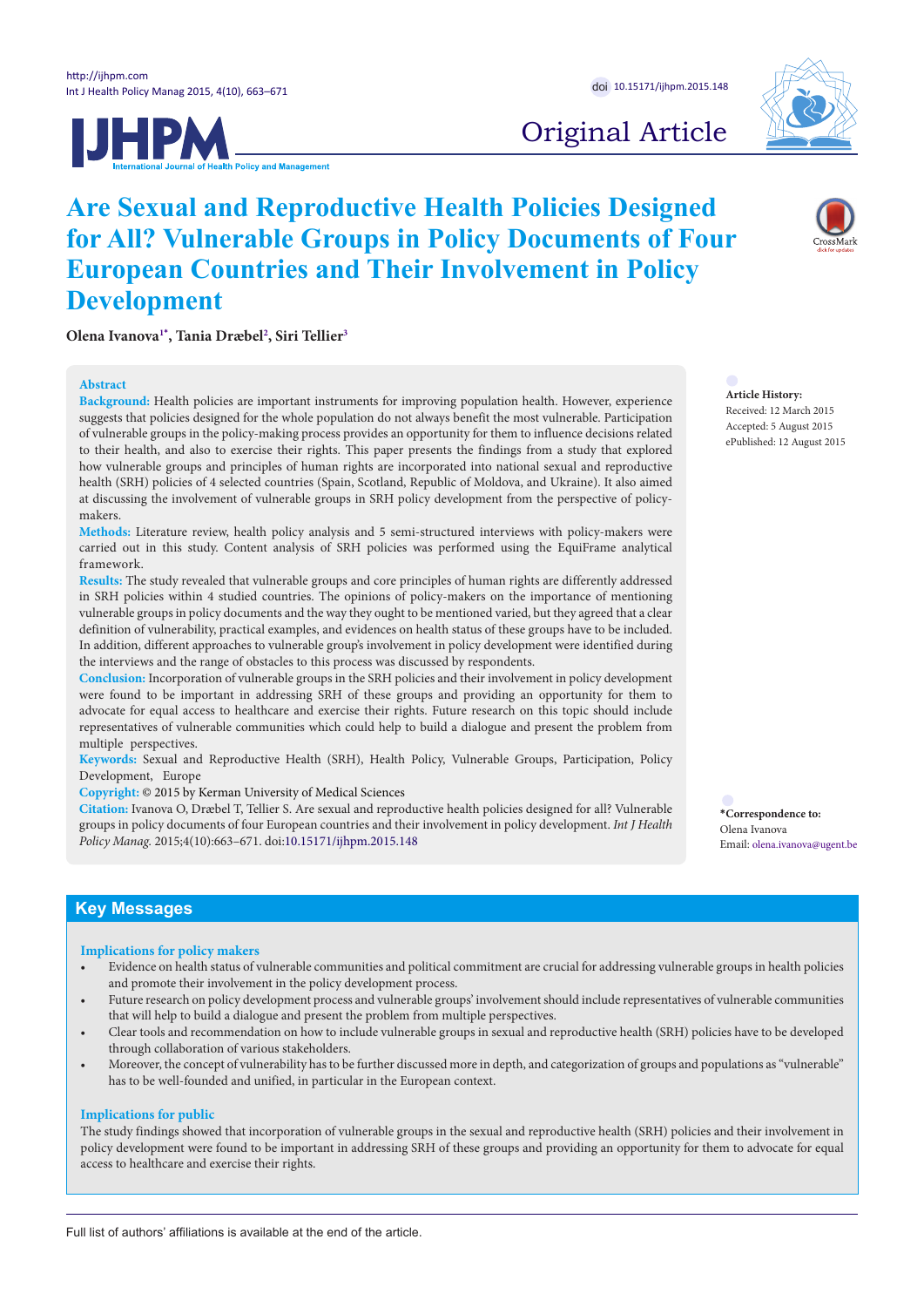# **Background**

Strong evidence exists to show the disparities in health status among different population groups and subgroups within and between countries. Populations with a higher risk of poor health outcomes and healthcare discrepancies in access to healthcare are usually considered as being vulnerable.<sup>[1](#page-8-0)</sup> Vulnerable are often among those who are most affected by poverty, gender inequity, stigma and discrimination, harmful cultural and religious practices, lack of access to medical services, etc.<sup>2</sup> Moreover, there are different and complex linkages between health and human rights of vulnerable groups; for example, enjoyment of right to health is often violated because of gender, sexual orientation, age, health status, or ethnic identity, etc.<sup>3</sup> Frequently cited examples of vulnerable populations include ethnic minorities, rural and urban poor people, older age groups, children, women, undocumented immigrants, refugees, HIV-positive persons, people living with disabilities, and others.<sup>[1](#page-8-0),[4](#page-8-3)</sup>

To ensure the enjoyment of the right to health for all, the United Nations Economic and Social Council imposed a duty on each state to take the required steps to certify that each person has access to health services through the adoption of national strategies and policies.<sup>5</sup> Health policies grounded on the values and importance of equity are more likely to result in justly distributed health services<sup>6</sup> which helps to move toward equalising the health outcomes of disadvantaged groups with the outcomes of their more advantaged counterparts.<sup>[7](#page-8-6)</sup> According to the World Health Organization (WHO), this means that priority has to be afforded to vulnerable groups, as healthcare founded on equity contributes to the empowerment and social inclusion of such groups.<sup>8</sup> Nevertheless, policies written for the general population are not always sensitive to different types of needs of vulnerable populations and cannot claim to be concerned about the health of all the people.<sup>[9](#page-8-8)</sup>

Health policies and participation of communities in the policy-making process are widely argued to be important instruments in improving health outcomes of the population and the performance of health systems. [10](#page-8-9) However, few mechanisms exist to take systematically into account the needs of vulnerable groups in health policies and strategies.<sup>[11](#page-8-10)</sup> The paper of WHO has defined participation as "*a process by which people are enabled to become actively and genuinely involved in defining the issues of concern to them, in making decisions about factors that affect their lives, in formulating and implementing policies, in planning, developing, and delivering services and in taking action to achieve change.*"[12](#page-8-11) It also emphasized that involvement of people, especially representatives of vulnerable communities, in health policy and programs development increases the possibility that their health needs are met, and that these undertakings have a higher chance of success.[12](#page-8-11) As an example of the acceptance and support of this idea, WHO Member States in 2008 during the WHO European Ministerial Conference on Health Systems: "Health Systems for Health and Wealth" in Tallinn committed to promote shared values of equity and participation through health policies ensuring that attention is paid to the needs of vulnerable populations.<sup>[8](#page-8-7)</sup> These principles are promoted as well in the recent WHO European health policy framework – Health 2020, where an active public participation in policymaking is encouraged and the voice of civil society is seen as essential in order to draw attention to health problems and gaps in the quality and provision of healthcare.[10](#page-8-9)

In the last 2 decades that followed the 1994 International Conference on Population and Development (ICPD) in Cairo, reproductive and/or sexual policies and programs were developed and approved at the national level in many European countries. $13,14$  $13,14$  The common goals of national sexual and reproductive health (SRH) policies are to improve the reproductive health of the population and to ensure opportunities for citizens to exercise their sexual and reproductive rights.<sup>13</sup> In 2001, the WHO Office for the European Region launched a "Regional Strategy on Sexual and Reproductive Health," encouraging member states to address problems such as adolescent pregnancy, sexual abuse, SRH needs of refugees, migrants and other vulnerable groups, in SRH policies throughout Europe.[15](#page-8-14) This document also stressed that communities should be empowered to make decisions, plan and implement strategies which help them to achieve optimum reproductive health. However, inequities in service provision and access to SRH care still exist in many countries in the WHO European region and many population groups appear to be systematically disadvantaged.[16](#page-8-15)

The aim of this present study is to explore how vulnerable groups and principles of human rights are incorporated into national SRH policies of 4 selected countries: Spain, Scotland, Republic of Moldova, and Ukraine which represent 2 European Union (EU) members and 2 non-EU members. Taking into account a paucity of literature that outlines and utilises analytical frameworks for the content of policies, or policy 'on the books,' a novel analytical and peer-reviewed framework–EquiFrame was developed by Mannan et al[.17,](#page-8-16)[18](#page-8-17) The framework was devised through collaboration with 100 participants drawn from relevant clinicians and practitioners, civil servants, elected government representatives, non-governmental organizations (NGOs), independent consultants, researchers, and academics, including members of different vulnerable groups. While the development and detailed application of the framework has been described in greater detail elsewhere,<sup>17[,19](#page-8-18),20</sup> this paper applies EquiFrame in relation to the existing SRH policies of 4 countries. This paper also aims to deeper understand the place of vulnerable groups in SRH policy documents and discuss their involvement in SRH policy development in the studied countries from the perspective of policy-makers.

# **Methods**

The study design included a health policy analysis and semi-structured interviews with policy-makers. Data for this study was obtained from the national and international peer-reviewed and grey literature, policy documents and interviews. Data analysis consisted of 2 parts – SRH policy documents content analysis and interviews analysis. Data collection and analysis for this study were performed in January–March 2014. Health policy was defined as "*a written expression of goals for improving the health situation, the priorities among these goals, and the main directions for attaining them.*["21](#page-8-20) Commonly, health policies are understood as formal, written documents, rules and guidelines that present policy-makers' decisions about what actions are deemed legitimate and necessary to strengthen the health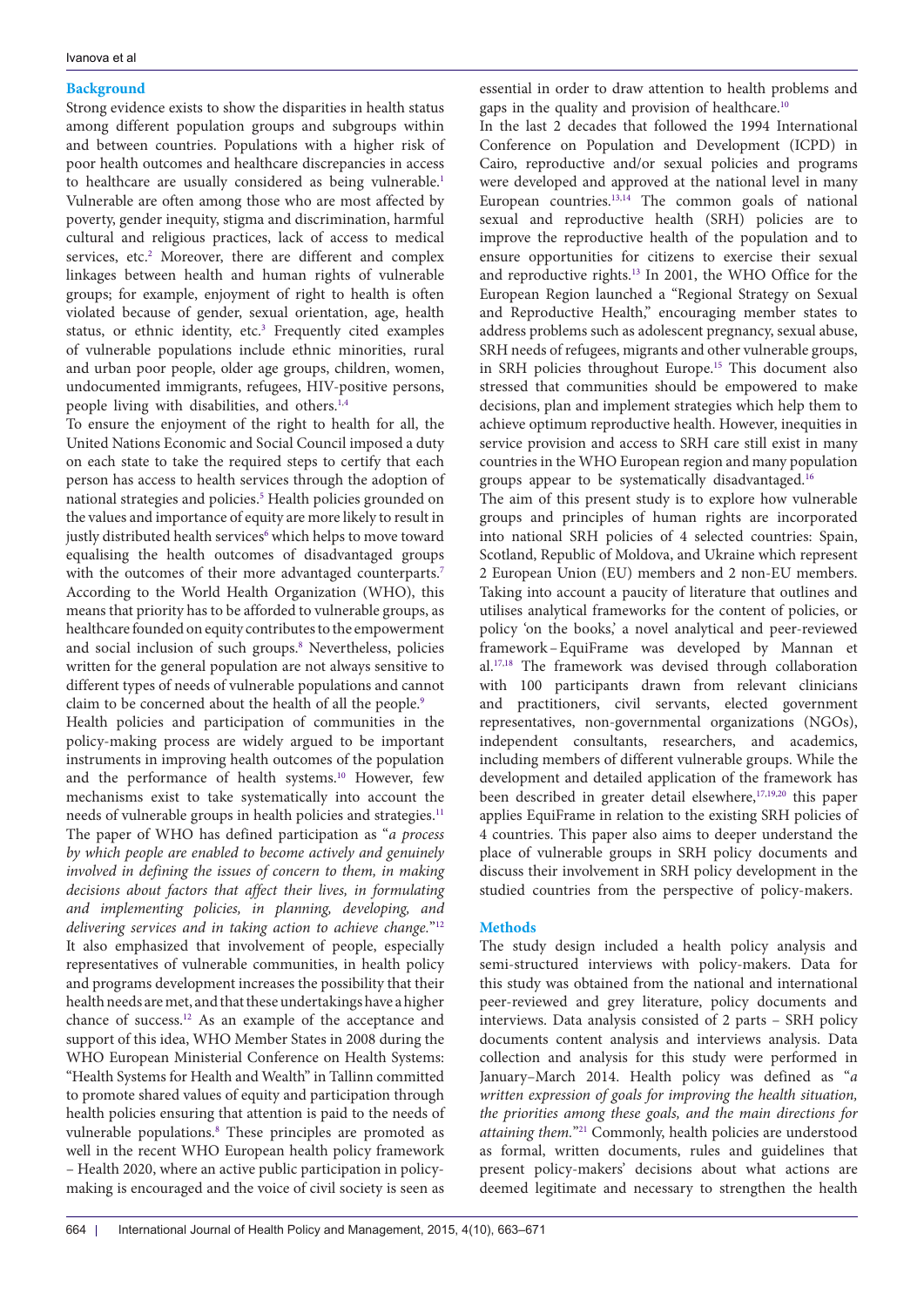system and improve health.<sup>22</sup> Other words are sometimes used to designate a policy document, such as "strategy," "action plan," or "programme," but their use does not necessarily assume differences in content, and the term "policy" does not exist in many languages.<sup>23</sup>

### Literature Review and Content Analysis of Policies

For the content analysis of policy documents, the EquiFrame framework designed by Mannan et al<sup>[17](#page-8-16)</sup> was used. EquiFrame evaluates the degree of commitment of health policy to 21 core concepts (CCs) of human rights and to 12 vulnerable groups, guided by the ethos of universal, equitable and accessible health services. According to the EquiFrame authors, this framework provides an approach to analysis and it can be customised to the requirements of the purpose of the analysis. For instance, vulnerable groups and CCs may be added or removed to suit specific requirements, political, cultural or other contextual interests or constraints. The number of CCs applied in the current study was reduced to 11 and they are presented in [Table 1](#page-2-0) together with key language.

At the same time, the list of vulnerable groups proposed by the framework was modified in order to adapt them to the country contexts and SRH field ([Table 2\)](#page-3-0). Five of the original groups proposed by the framework were preserved (young and older people, people with limited resources, people living with disabilities and ethnic minorities). Six new groups have been added after performing the literature review. The literature search spanning the international and national peer-reviewed and grey literature was carried out with the purpose of identifying these groups. Google Scholar, PubMed, POPLINE, web pages of WHO, United Nations Population Fund (UNFPA), International Planned Parenthood Federation (IPPF) and other online resources were used for the literature search. Articles and documents published in English, Spanish, Russian, and Ukrainian were included in the review. Keywords and mesh terms as "vulnerable," "marginalized," "disadvantaged," "vulnerable groups" and "sexual health," "reproductive health," "maternal health," "maternal mortality," "STI," "HIV," "abortions," "contraceptive prevalence," etc. in combination with names of

| No.          | <b>Core Concept</b>                                   | <b>Key Question</b>                                                                                                                                                     | <b>Key Language</b>                                                                                                                                                                                                                                               |
|--------------|-------------------------------------------------------|-------------------------------------------------------------------------------------------------------------------------------------------------------------------------|-------------------------------------------------------------------------------------------------------------------------------------------------------------------------------------------------------------------------------------------------------------------|
| $\mathbf{1}$ | Non-discrimination                                    | Does the policy support the rights of vulnerable groups<br>with equal opportunity in receiving healthcare?                                                              | Vulnerable groups are not discriminated against on the basis of<br>their distinguishing characteristics                                                                                                                                                           |
| 2            | Individualized services                               | Does the policy support the rights of vulnerable groups<br>with individually tailored services to meet their needs<br>and choices?                                      | Vulnerable groups receive appropriate, effective and understandable<br>services                                                                                                                                                                                   |
| 3            | Participation                                         | Does the policy support the right of vulnerable groups<br>to participate in making of decisions that affect their<br>lives and enhance their empowerment?               | Vulnerable groups can exercise choices and influence decisions<br>affecting their life. Such consultation may include planning,<br>development, implementation, and evaluation                                                                                    |
| 4            | Integration                                           | Does the policy promote use of mainstream services<br>by vulnerable groups?                                                                                             | Vulnerable groups are not barred from participation in services<br>that are provided for general population                                                                                                                                                       |
| 5            | Cultural responsiveness                               | Does the policy ensure that services respond to beliefs,<br>values, gender, interpersonal styles, attitudes, cultural,<br>ethnic, or linguistic, aspects of the person? | Health facilities, goods and services must be<br>(1)<br>respectful of ethical principles and culturally appropriate,<br>ie, respectful of the culture of vulnerable groups<br>(2) Vulnerable groups are consulted on the acceptability of the<br>service provided |
| 6            | Capacity building                                     | Does the policy support capacity building of health<br>workers and of the system that they work in addressing<br>health needs of vulnerable groups?                     |                                                                                                                                                                                                                                                                   |
| 7            | Prevention                                            | Does the policy support vulnerable groups in seeking<br>primary, secondary and tertiary prevention of health<br>conditions?                                             |                                                                                                                                                                                                                                                                   |
| 8            | Access (financial,<br>physical, information,<br>etc.) | Does the policy support vulnerable groups: physical,<br>economic, and information access to health services?                                                            | Vulnerable groups have accessible health facilities (ie,<br>transportation; physical structure of the facilities; affordability;<br>and understandable information in appropriate format)                                                                         |
| 9            | Privacy, confidentiality<br>and informed choice       | Does the policy address the need for information<br>regarding vulnerable groups to be kept private and<br>confidential?                                                 | Information regarding vulnerable groups need not to be shared<br>among others                                                                                                                                                                                     |
| 10           | Quality                                               | Does the policy support quality services to vulnerable<br>groups through highlighting the need for evidence-<br>based and professionally skilled practice?              | Vulnerable groups are assured of the quality of the clinically<br>appropriate services                                                                                                                                                                            |
| 11           | Entitlement                                           | Does the policy indicate how vulnerable groups may<br>qualify for specific benefits relevant to them?                                                                   | For example, people with limited resources are entitled to<br>some services free of charge, or persons with disabilities may<br>be entitled to respite grant                                                                                                      |

<span id="page-2-0"></span>**Table 1.** Core Concepts Applied in the Policy Analysis

Abbreviation: CC, Core Concept. Source: EquiFrame, Mannan et al.<sup>[17](#page-8-16)</sup>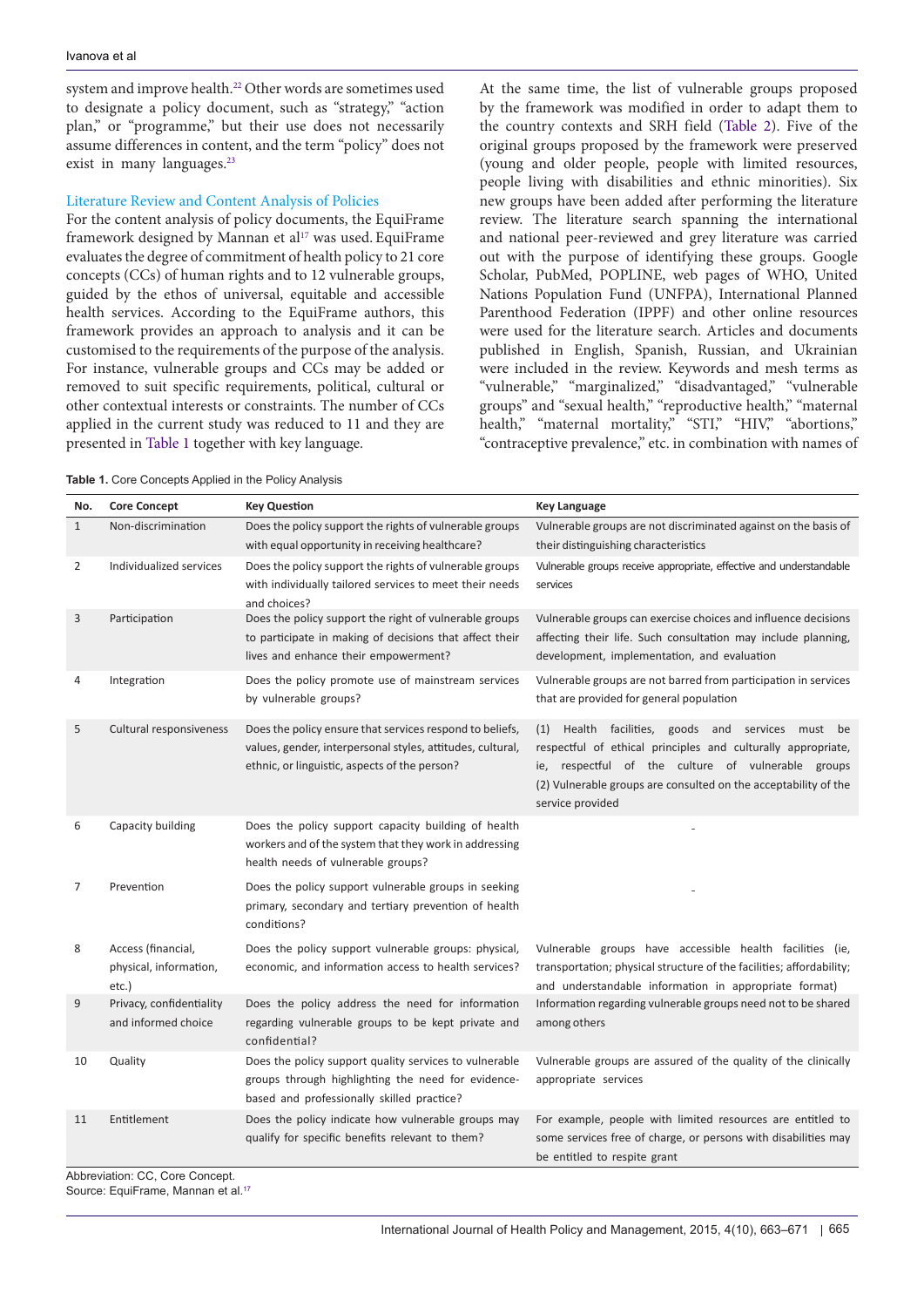#### <span id="page-3-0"></span>**Table 2.** List of Vulnerable Groups

| No.            | <b>Vulnerable Groups Defined by EquiFrame</b> | No.            | Vulnerable Groups Adapted for the Present Study                         |
|----------------|-----------------------------------------------|----------------|-------------------------------------------------------------------------|
| $\mathbf{1}$   | Limited resources                             | 1              | Limited resources (people living in poverty)                            |
| 2              | Ethnic minorities                             | 2              | Ethnic minorities                                                       |
| 3              | Youth                                         | 3              | Young people                                                            |
| 4              | Aged                                          | $\overline{4}$ | Older people                                                            |
| 5              | Displaced populations                         | 5              | Migrants, asylum seekers and refugees                                   |
| 6              | Living away from services                     | 6              | Rural population                                                        |
| $\overline{7}$ | <b>Disabled</b>                               | $\overline{7}$ | People living with disabilities (physical, learning/mental and sensory) |
| 8              | Suffering from chronic illness                | 8              | <b>LGBT</b>                                                             |
| 9              | Mother and child mortality                    | 9              | People living with HIV                                                  |
| 10             | Women headed household                        | 10             | Sex workers                                                             |
| 11             | Children (with special needs)                 | 11             | Victims of sexual abuse, gender violence and human trafficking          |
| 12             | Increased relative risk for morbidity         |                |                                                                         |

Abbreviation: LGBT, lesbian, gay, bisexual, and transgender. Source: EquiFrame, Mannan et al<sup>[17](#page-8-16)</sup>

the countries were applied in searching engines with operators "AND," "OR."

After a new list for vulnerable groups was created and incorporated into the framework, the analysis of SRH policies was carried out. The national policy documents were searched on the web pages of Health Ministries of Scotland, Ukraine, Republic of Moldova and Spain. If the policies were missing from the official web pages, search engine Google was used to identify these policies. The combination of keywords "sexual health," "reproductive health," "policy," "strategy," "framework" with country names was applied in the search in English, Spanish, Russian and Ukrainian. Two main criteria were established for policy selection: policy had to be the most recent one, and to be produced by the Ministry of Health (MoH). Policies written in English, Spanish, Russian and Ukrainian were considered.

The analysis of policy documents consisted of 4 main steps proposed by EquiFrame:

(1) CC coverage: each policy was examined with regard to a number of CCs mentioned out of the 11. The concepts were searched, counted, and presented in percent.

(2) Vulnerable group coverage: each policy was examined with regard to a number of vulnerable groups mentioned out of the 11. The groups were identified in the policy, counted, and presented in percent.

(3) CC quality: each CC received a score within the range from 1 to 4: 1- concept only mentioned, 2- concept mentioned and explained, 3- specific policy actions identified to address the concept, 4- intention to monitor concept was expressed. This was the rating of the quality of commitment to the CC within the policy document.

Each policy was examined with respect to the number of CCs within it that was rated only as 3 or 4. This was also transferred to a percentage rate. When several references to a CC were found to be present, the highest score received was recorded as the final quality scoring.

(4) Each policy was given an overall summary ranking proposed by authors: Low, Moderate or High according to the following criteria:

- High: if the policy achieved  $\geq 50\%$  on all of the 3 scores above.
- Moderate: if the policy achieved  $\geq 50\%$  on 2

of the 3 scores above.

Low: if the policy achieved  $<50\%$  on 2 or 3 of the 3 scores above.

If a CC did not address a particular vulnerable group but referred to the total population, it was categorized as "universal." The total number and scores for mentioned CCs and vulnerable groups were calculated for each document across the 4 countries.

#### Semi-Structured Interviews With Policy-Makers

The second part of the methodology consisted of semistructured interviews with policy-makers. Five interviews were conducted with key informants from 3 countries (Scotland, Republic of Moldova, and Spain). An effort was made to contact as many policy-makers as possible in different kinds of settings at the national level, such as health ministries, healthcare organizations, and research institutions. In particular, the most valuable participants were considered to be those who potentially had a role in the development of SRH policies analysed in this study. In total, 12 potential key informants were contacted via email. Ultimately, 5 interviews were carried out via Skype during February-March 2014. They were conducted in English. One researcher conducted, transcribed and documented the interviews. The interview guide was used for semi-structured interviews and it was developed with a participation of all 3 authors. The guide was tested by 2 independent colleagues from the international organization. The analysis of data began in parallel to data collection. One researcher coded the interviews, and the second researcher performed quality check of the coded transcripts. Content analysis method was used to process the resulting transcripts. The direct content analysis approach was found to be the most applicable for this study. The goal of the directed content analysis is to validate or conceptually extend a theoretical framework or theory.[24](#page-8-23) In this study, the main goal of the interviews was to obtain additional information and amplify the health policy analysis with a deeper understanding of vulnerable groups place in SRH policy documents and in policy development processes. The analysis focused on the identification of issues as well as examples of themes such as inclusion of vulnerable communities in policy documents, opportunities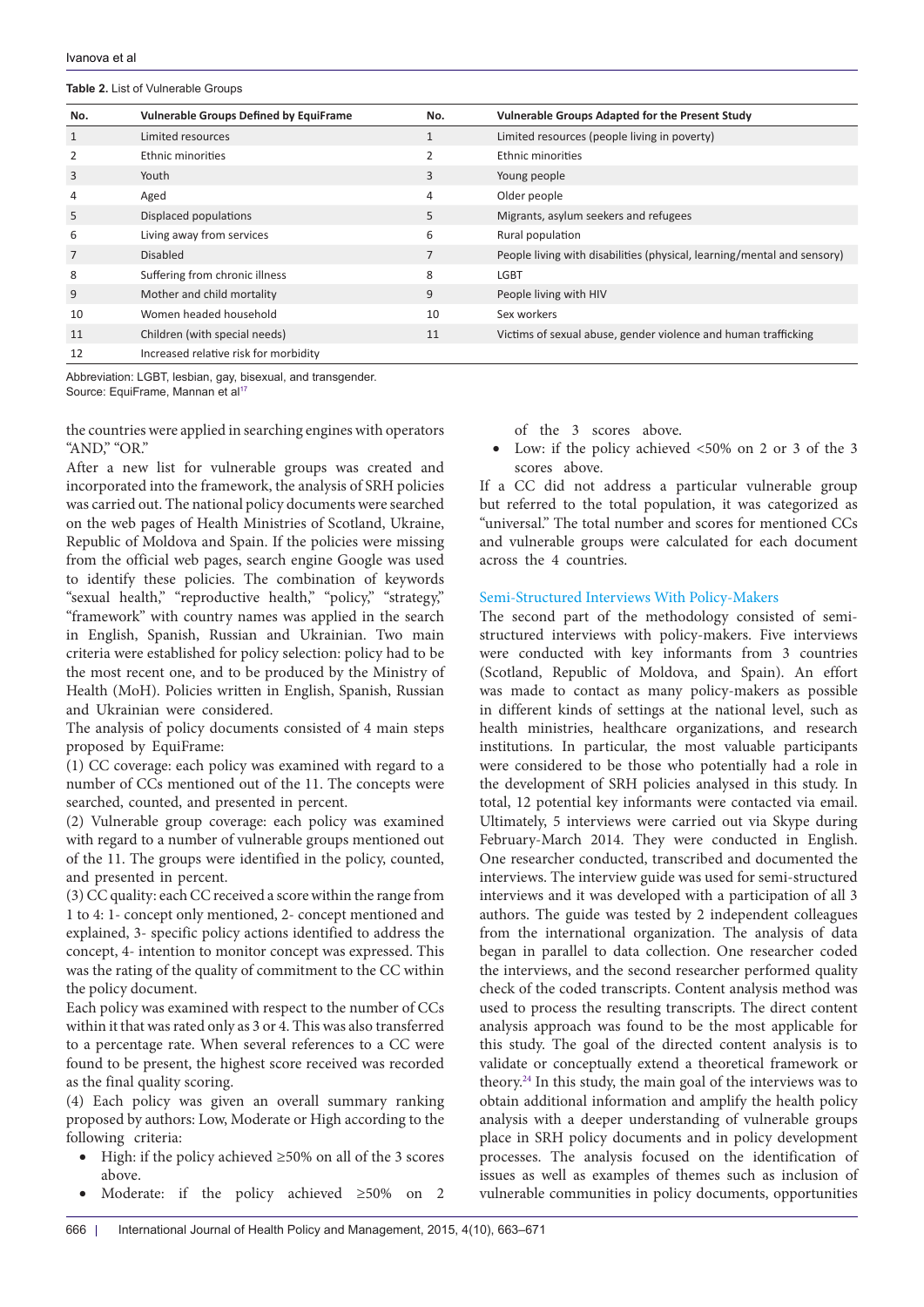for participation in policy development, perceived barriers and facilitators to this participation, etc.

#### **Results**

The study findings are presented below in 2 parts: results of health policy analysis and main findings from interviews with policy-makers.

### Health Policy Analysis

Seven SRH policy documents were identified for the purpose of this analysis. Four of them have met the established criteria and were added to the analysis. These policy documents are the most recent in the countries and differ in format, as one is a programme and 3 others are strategies. Two of the policy documents (Ukrainian and Moldavian) were designed and developed with the assistance from international organizations–WHO and UNFPA.

The first step in the policy analysis was to count and compare the frequency of references to vulnerable groups and CCs in 4 documents ([Table 3](#page-4-0) and [4\)](#page-4-1).

#### *Vulnerable Group Coverage*

The most commonly mentioned group across all policies was "young people." The "sex workers," "lesbian, gay, bisexual, and transgender (LGBT)," and "ethnic minorities" groups were mentioned only in the Scottish and Spanish strategies. Meanwhile, the least mentioned group (only in one

<span id="page-4-0"></span>**Table 3.** Frequency of Vulnerable Groups in 4 SRH policies

document–the Spanish strategy) was the "migrants, refugees and asylum seekers." To summarize, the total number of groups mentioned was largest in the Spanish strategy that covered almost all of the 11 categories searched for.

### *Core Concept Coverage*

It was noticed that in all documents, the CCs were more frequently mentioned than the vulnerable groups. The frequency of occurrence of each of the 11 CCs in the 4 documents is presented below [\(Table 4\)](#page-4-1). Across four policies, "access" was the concept most frequently mentioned, followed by "individualized services" and "capacity building." The "access" was mentioned 64 times across all documents. It can be seen that the Spanish policy document contains the highest number of CCs, and the Ukrainian program the fewest of them. A considerable part of CCs mentioned were "universal" or referred to "vulnerable" or "socially disadvantaged" populations in general.

# *Core Concept Quality and Overall Summary Ranking*

The next and final step was to score and rank the policies. The quality of the policy documents was assessed according to the scale proposed by the framework [\(Table 5\)](#page-5-0). The majority of CCs were only mentioned (level 1) or mentioned and explained (level 2). All policies identified specific policy actions which address a particular concept (level 3), but only for a small number of CCs. Solely one document - the

| <b>Vulnerable Groups</b>                                       | Scotland | <b>Republic of Moldova</b> | Ukraine  | Spain    |
|----------------------------------------------------------------|----------|----------------------------|----------|----------|
| Limited resources (people living in poverty)                   |          | 0                          |          | $\Omega$ |
| Young people                                                   |          | 10                         |          | ጸ        |
| Older people                                                   |          | 6                          | $\Omega$ |          |
| Rural population                                               |          |                            |          |          |
| People living with HIV                                         |          |                            |          |          |
| Victims of sexual abuse, gender violence and human trafficking |          |                            |          |          |
| Sex workers                                                    | 0        |                            |          |          |
| Ethnic minorities                                              |          |                            |          |          |
| Migrants, asylum seekers and refugees                          | 0        |                            | $\Omega$ |          |
| People living with disabilities                                |          |                            |          |          |
| <b>LGBT</b>                                                    | $\Omega$ | <sup>n</sup>               | $\Omega$ |          |
| Total                                                          | 15       | 25                         | 10       | 45       |

Abbreviation: SRH, sexual and reproductive health; LGBT, lesbian, gay, bisexual, and transgender.

#### <span id="page-4-1"></span>**Table 4.** Frequency of CCs in 4 SRH Policies

| <b>CCs</b>                                   | Scotland       | <b>Republic of Moldova</b> | <b>Ukraine</b> | Spain |
|----------------------------------------------|----------------|----------------------------|----------------|-------|
| Non-discrimination                           |                |                            | C              | 8     |
| Individualized services                      |                | 6                          |                | 15    |
| Participation                                |                | 8                          | $\Omega$       | 4     |
| Integration                                  | 7              |                            | $\Omega$       | 2     |
| Cultural responsiveness                      |                |                            | $\Omega$       | 8     |
| Capacity building                            | 3              | 6                          | $\mathbf 1$    | 10    |
| Prevention                                   |                |                            |                |       |
| Access                                       | 11             | 30                         | 6              | 16    |
| Privacy, confidentiality and informed choice | $\overline{4}$ |                            | U              | 6     |
| Quality                                      | $\mathfrak{p}$ | 5                          |                | 5     |
| Entitlement                                  |                |                            |                |       |
| Total                                        | 41             | 65                         | 17             | 76    |

Abbreviations: CC, Core Concept; SRH, sexual and reproductive health.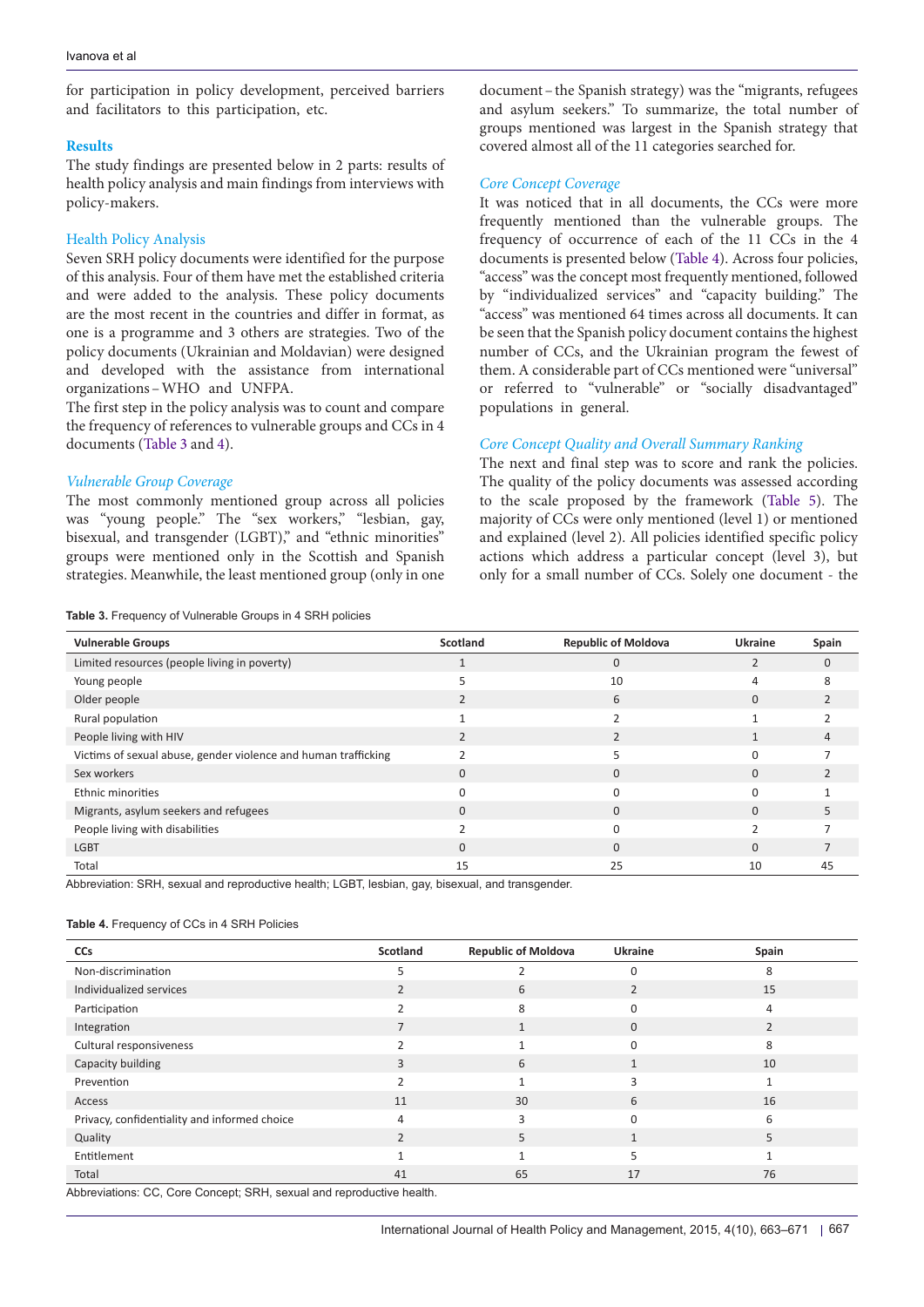#### Ivanova et al

<span id="page-5-0"></span>**Table 5.** Overall Assessment of SRH Policies

| <b>SRH Policies</b>                                                                    | $VGs^*$ . % | CCs. % | CC Quality, % | <b>Overall Summary Ranking</b> |
|----------------------------------------------------------------------------------------|-------------|--------|---------------|--------------------------------|
| National SRH strategy (Spain, 2010, strategy)                                          | 91          | 100    | 64            | High                           |
| Respect and responsibility (Scotland, 2005, strategy)                                  | 64          | 100    | 45            | Moderate                       |
| National reproductive health strategy (Republic of Moldova, 2005, strategy)            | 45          | 100    | 55            | Moderate                       |
| Reproductive health of the nation for the period up to 2015 (Ukraine, 2004, programme) | 45          | 55     | 18            | Low                            |

Abbreviations: SRH, sexual and reproductive health; VGs, vulnerable groups; CC, core concept.

Moldavian strategy – stated an intention to monitor (level 4) 3 CCs: "access," "individualized services," and "capacity building." Overall, the Spanish policy reached a high summary ranking, which in this analysis was set to  $\geq 50$  %, on any of the quality scores. Meanwhile, the Ukrainian policy scored lowest.

In general terms, Spanish and Scottish policies recognized that socio-economic, cultural and gender determining factors should be considered in addition to different situations in the different population groups. They promoted support for the populations facing discrimination due to their life circumstances or their gender, race or ethnicity, religion or faith, sexual orientation, disability or age. These 2 policies included the concept of vulnerability and made an emphasis on individual, environmental and health system factors which produce growing disparities in SRH outcomes of different populations. They justified the vulnerable groups' presence in these policies by providing evidence on their vulnerability and explaining its causes. In contrast to these 2 policies, Ukrainian and Moldavian policies operated with the concepts of "socially disadvantaged" or "vulnerable social strata" without explaining and reflecting on the meaning and applications of these terms. They acknowledged the fact that economic or social circumstances produce health inequalities and that some groups have unmet SRH needs and deserve special attention.

#### Findings From Interviews With Policy-Makers

After accomplishing policy analysis, five semi-structured interviews with key informants from 3 European countries (2 from Spain, 1 from Republic of Moldova, and 2 from Scotland) were conducted. Four women and one man participated in the interviews. All interviewees were directly involved in development of analysed policies. Conducted interviews supplemented the policy analysis and helped to reflect and clarify information obtained from the policies. The following themes were identified from the analysis: perceived importance of incorporation of vulnerable groups in SRH policies, the way of mentioning these populations in policy documents, importance of their involvement in policy development, and obstacles and facilitators to their participation in policy development.

# *Incorporation of Vulnerable Groups in Sexual and Reproductive Health Policies and the Way of Their Presentation*

As results of the policy analysis demonstrated, different groups were mentioned in the policy documents. All interviewees were supportive of the idea of including particular groups in SRH policy documents. This position was substantiated by using different arguments. For instance, respondents underlined the necessity to draw attention of politicians to the health needs of vulnerable populations and the concept of vulnerability within the country. Moreover, one interviewee commented that the absence of specific groups in the policies could result in worsening their health outcomes.

Despite the importance of mentioning vulnerable populations in policy documents, opinions of the participants regarding the way in which some groups should be mentioned in the SRH policies varied. One policy-maker shared the view which could illustrate the common attitude: "*It is important to make sure that you do not just use one phrase that says* '*vulnerable groups' but you try to give some definition and examples and ensure that people see these….*" While some informants suggested that vulnerable groups should be listed exhaustively and detailed, others preferred to have a clear definition of vulnerability and expressed their concerns regarding a precise listing of population groups. Informants agreed that vulnerability should be defined and illustrated with some practical examples, but it is also important to emphasize in the policy that the proposed examples could not cover all situations. One interviewee suggested that before including particular groups in SRH policy, the benefits of including them should be assessed and evaluated, and their incorporation had to be well-founded. Besides, in 4 interviews the discussion appeared around the whole population-based approach versus mentioning particular groups. Interviewees concurred that health policies designed for the whole population were not always effective and were seen to be very traditional. One informant commented in regard to the whole population approach: *"That's fine if you can show evidence that your policy is impacting all groups and I do not think that there is any place in the world that can demonstrate that effectively."*

### *Vulnerable Group's Involvement in Policy Development*

The policy analysis has shown the intentions of policies to address vulnerable groups and in some cases their presence was explained by evidence on their SRH outcomes. Nevertheless, it is necessary to question whether these groups participated in the development of these policies or they were just stated without being heard. All participants assented that involvement of various communities was a necessary component in policy development. One of them suggested that vulnerable populations should be involved in the process from the beginning and participate in the design of the strategy, be asked about their standpoint regarding SRH and engaged in the development of interventions. Based on the interview analysis, the following types of participation have been identified: participation through civil organizations which represent different vulnerable populations, direct involvement of vulnerable communities, and participation through health practitioners. For instance, in the case of Spanish policy, NGOs which represented some of the vulnerable groups had been invited to be part of the technical committee which developed the strategy. Within the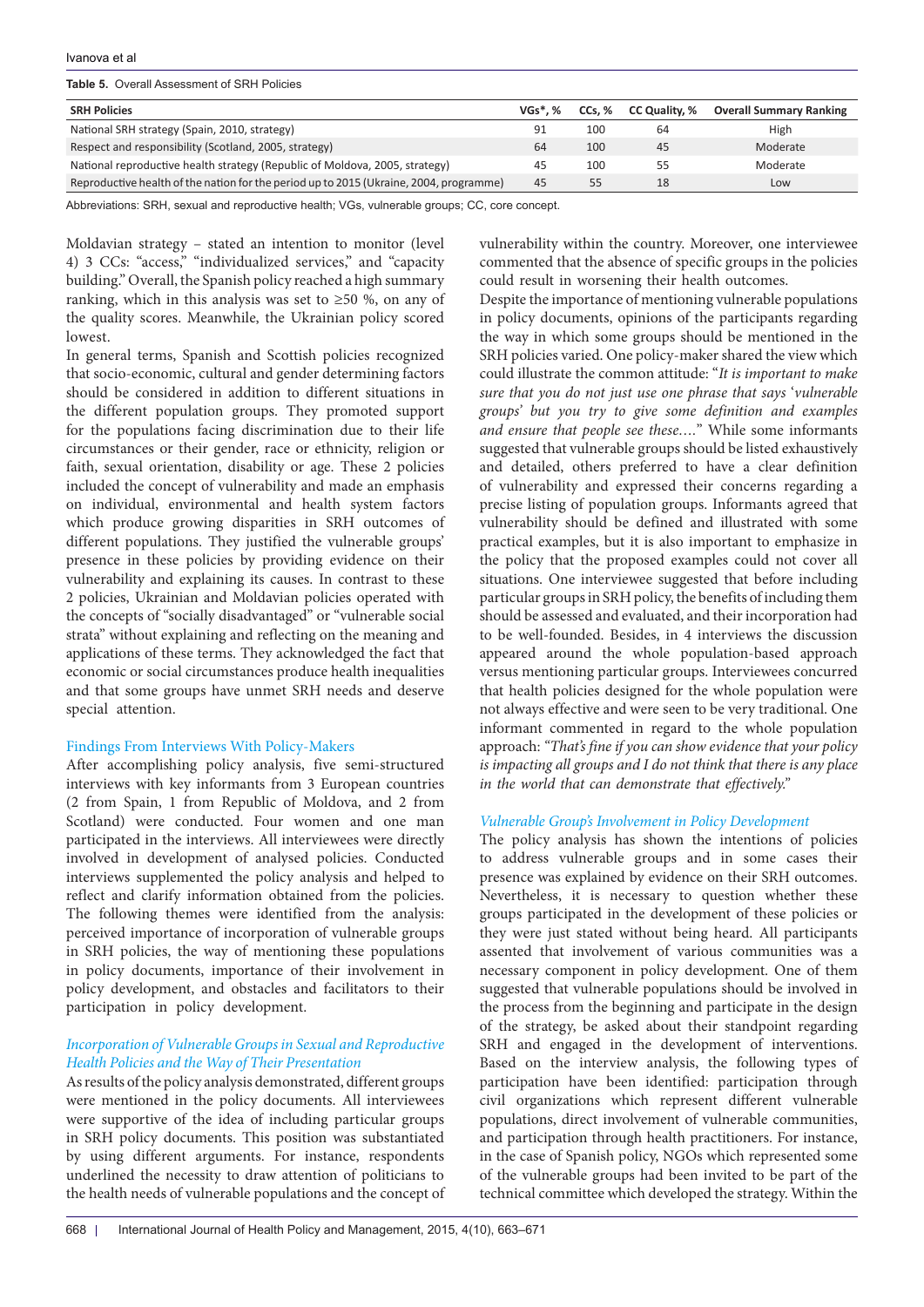committee their participation consisted in providing constant feedback on the process of strategy development, attending face-to-face meetings, and being involved in an e-health collaboration which connected all participants through internet and provided an opportunity to share comments and be involved constantly.

The approach to involve vulnerable communities used by Scottish experts and policy-makers for the analysed strategy was based on the following principle: *"… if we are reviewing something and we want feedback then it goes through formal consultation and federal organizations. But we also convene groups of interested individuals,"* explained one interviewee. Two interviewees from Scotland stated that that before developing the strategy, a number of research was conducted with particular groups in order to identify their needs and their perception of SRH services, and this process is ongoing in order to revise and improve the strategy. Moreover, the committee as well as a "reference group" have been created. The reference group included representatives of various communities, young people groups, clinicians, experts, etc. who created a set of recommendations (around 90) and expressed their vision on future sexual strategy. Vulnerable groups were involved from the beginning through discussions about strategic development, open public consultations: "*Many local areas organized meetings to allow small groups of people from the community or on behalf of the communities, so like refugees, allowed them to talk openly about proposals that are going to be. So that feedback was used to develop the final strategy."*

In case of the Republic of Moldova, the interviewee was not aware of direct involvement of vulnerable groups in the SRH strategy development. But she commented that the committee which designed the policy document constituted of specialists (healthcare workers) who directly interacted with vulnerable populations (eg, adolescents) and were aware of needs and SRH situation of different groups.

# *Obstacles and Facilitators to Vulnerable Groups' Participation in Policy Development*

A number of hindering factors to the process of involvement of vulnerable communities in policy development were named and described by informants. Based on the obtained information, they can be divided into 3 levels: political/ organizational, healthcare providers, community/individual. On the political and organizational level, the absence of political will was named by almost all interviewees as one of the main obstacles. The lack of awareness among politicians in regard to concept of vulnerability and absence of lobbying groups, which would advocate for the rights of specific populations and represent their voices, were highlighted by 2 informants. In addition, difficulties to generalize the results obtained in the process of involvement of particular groups could also hinder the process of their participation. From the technical and organizational perspectives, there were difficulties taking into account opinions of NGOs or community representatives on the national level. It led to the necessity to prioritize participants because of the technical and logistic issues, eg, size of the committee which develops policy. Difficulties to find common language between policymakers, experts and communities were also noted.

At the level of healthcare providers, a range of obstacles was listed. As it was mentioned by a couple of informants, health professionals sometimes showed resistance to changes and lack of awareness in regard to the needs of particular groups. Prejudice and cultural barriers in regard to different groups also sometimes accompanied medical practice. On the community and individual levels, resistance to changes and lack of awareness of some populations about their SRH and available services could prevent them from participating in the decision-making process. Policy-makers also commented that they faced difficulties building a representative sample of people *"… and not having the same people coming forward all the time."* In addition to the above mentioned barriers, more specific hindering factors for the SRH field such as difficulties which arise when people are asked to talk on private topics including sexual health, and taboos related to this field were named by interviewees.

A range of enhancing factors and recommendations was proposed by participants that could improve the process of vulnerable group's involvement in policy development. Almost all interviewees mentioned the role of political commitment and will, and the importance to draw attention of politicians to SRH issues of vulnerable populations. Another powerful mechanism mentioned by the interviewees was advocacy campaigns. Awareness could be raised by organizations representing vulnerable groups and through better use of social media. Organizations and federations could in turn play a role in capacity building and staff training in order to properly communicate with different populations. Finally, communication could be facilitated by training local community representatives. An example of cultural mediators in a number of European countries was given and the need to share experience and learn from other countries was expressed. Talking about participation with vulnerable communities and about differences that it could make was also found to be a relevant step to build a dialog with them. In addition, policy-makers agreed that the way to a greater involvement of vulnerable groups was seen to be slow and balanced based on prioritizing groups and possibilities to transfer lessons learned from some groups to others.

# **Discussion**

This paper explored how SRH policies in 4 European countries address vulnerable groups and principles of human rights, and discussed the involvement of vulnerable populations in policy development processes. The study found that vulnerable groups were treated differently in four policy documents. The lack of explanation in the policies on how these choices were made and why these particular populations were included, does not allow for a better understanding of their place in the policies.

However, there is still no universal agreement whether separate health policies for vulnerable populations have to be in place or whether these groups have to be included and highlighted in health policy documents designed for the general population. Some authors argue that in order to enhance equal access to healthcare services for vulnerable populations, their needs have to be addressed and integrated into "mainstream" health policies.[25](#page-8-24) These issues were touched during the interviews where opinions of key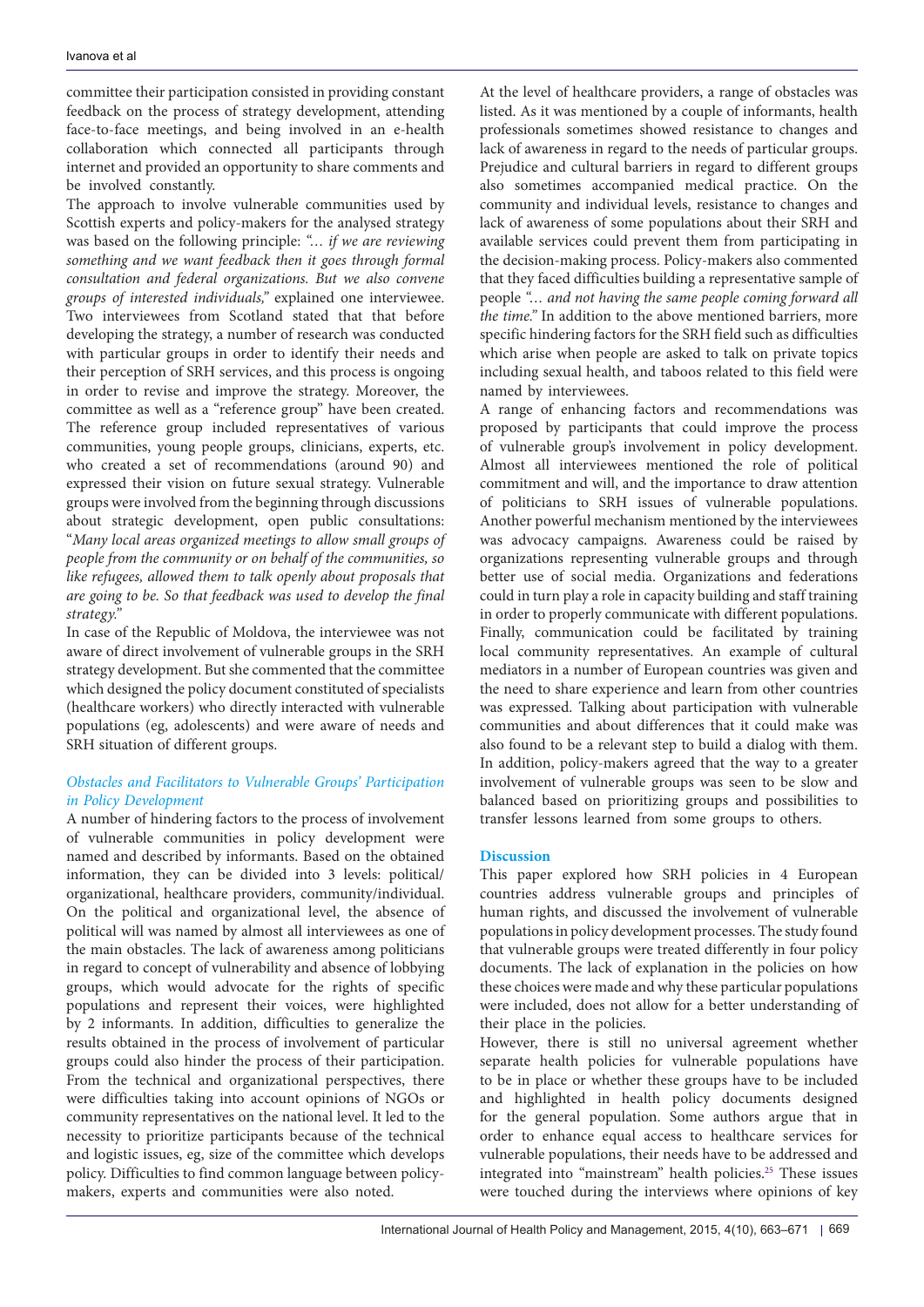informants on the way of addressing vulnerable groups in SRH policies varied. While some participants suggested that vulnerable groups should be listed exhaustively and detailed, others preferred to have a clear definition of vulnerability and expressed their concerns regarding a precise listing of population groups in general SRH policies. Policy-makers also highlighted that sometimes SRH policies designed for the whole population are seen to be very "traditional" and rarely equally impact different population groups. Nevertheless, they did not have a consensus on what could have been the best way to incorporate vulnerable groups in the policies. In addition, key informants underlined that before including various populations into SRH policies, evidence on their SRH needs and status has to be collected in order to justify their inclusion and assess its benefits. Following this idea, findings from policy analysis demonstrated that only 2 policies (Spanish and Scottish) tried to elaborate on factors leading to health disparities and provide evidence on health status of included vulnerable and disadvantaged populations.

The study findings also revealed that in addition to the importance of vulnerable group's incorporation in SRH policies, their participation is generally seen as a valuable component in SRH policy development process and the best guarantee for ensuring that these policies actually benefit populations and improve their health. Nevertheless, it is important to stress that sometimes health initiatives which rely on public participation place an additional burden on the already disadvantaged groups because of the costs and resources involved[.26-](#page-8-25)[28](#page-8-26) There are various barriers to participation that may affect some individuals and groups more than others, and lead to the underrepresentation of people who are facing worse SRH outcomes. For example, the participation of vulnerable groups may be limited by different constraints such as costs of travel, physical access, and lack of information. In the present study, these barriers were complemented by the informants' responses and divided into 3 levels: political/organizational, healthcare providers, and community/individual. The most mentioned obstacle during the interviews was a lack of political will which is often seen as a crucial part in policy-making process and is important in defining health priorities, and target populations. According to the literature, political will is one of the essential components for advancing public health policy, which stands together with evidence base and social strategy, including community participation in decision-making process.<sup>29</sup> All these components emerged during the interviewing process and were applicable in the case of vulnerable communities. In order to overcome this obstacle and to draw attention of politicians and relevant stakeholders to SRH issues of vulnerable populations, key informants proposed to implement efficient advocacy campaigns and to raise awareness by cooperating with organizations representing vulnerable groups and through better use of social media. Methodologically, this study relied primarily on health policy analysis and key informant interviews and has a range of limitations that have to be taken into account. The framework – EquiFrame used in the analysis is a very practical tool for policy-makers to screen the existing health policies and to design new policies. However, the framework was developed and applied for an analysis of health policies from low- and

middle-income countries (LMIC), in particular–African region, while the presented study concentrated on SRH policies from European countries. In order to adapt it to the study setting and also to the field of SRH, a literature review was performed including national and international literature to identify vulnerable groups. The proposed list of groups was not exhaustive and it is subject to change given the complexity and variability of definitions of vulnerable populations, concept per se and multiple country contexts. In contrast to the principles of human rights which are universal and widely acknowledged, identification and determination of vulnerable populations is a difficult task.[17,](#page-8-16)[30](#page-8-28) Moreover, it is important to keep in mind, when comparing and analysing health policies from different countries as well as creating a link between human rights and vulnerable populations, that cultural differences must be taken into account for human rights to be applicable and it is crucial for them to be compatible with these differences[.31,](#page-8-29)[32](#page-8-30) In addition, the authors of EquiFrame highlighted that the application of this framework does not side-step difficult moral and pragmatic issues about whom to include in the term 'vulnerability,' or whom to recognise as a vulnerable group.[17](#page-8-16) Unfortunately, vulnerability cannot be measured with a single criteria or indicator, however, different authors have provided indications on how to benchmark vulnerability.[33-](#page-8-31)[35](#page-8-32)

This study gave policy-makers a chance to express their thoughts and ideas during the interviews. The main author conducted 5 interviews in 3 European countries (2 in Spain, 2 in Scotland, and 1 in Republic of Moldova); however, the number of interviews did not allow obtaining a great variety in answers. Unfortunately, the difficult and unstable situation in Ukraine influenced the possibility to get in touch with policy-makers who directly participated in the development of national SRH program and their further willingness to give interviews. At the same time, it is important to consider this study in a wider frame, together with other studies on the perceptions of vulnerable groups themselves. It will allow gaining more insights on this topic from the perspective of vulnerable communities. It is also important to acknowledge that the current paper covered only the policy development process and for the future studies it would be valuable to address all stages of the policy-making process including implementation, evaluation and monitoring.

#### **Conclusion**

Based on the findings and suggestion from the informants it is very clear that evidence on health status of vulnerable communities, political commitment and advocacy are crucial for addressing vulnerable groups in health policies and promote their involvement in the policy development process, especially in the SRH field. Quantitative data on SRH status of vulnerable populations should routinely be supplemented by qualitative information from them and advocating organizations, describing unmet needs, access to SRH services, etc. Moreover, future research on policy development process and vulnerable groups' involvement should include representatives of vulnerable communities that will help to build a dialogue and present the problem from both sides. In addition, clear tools and recommendation on how to include vulnerable groups in SRH policies and